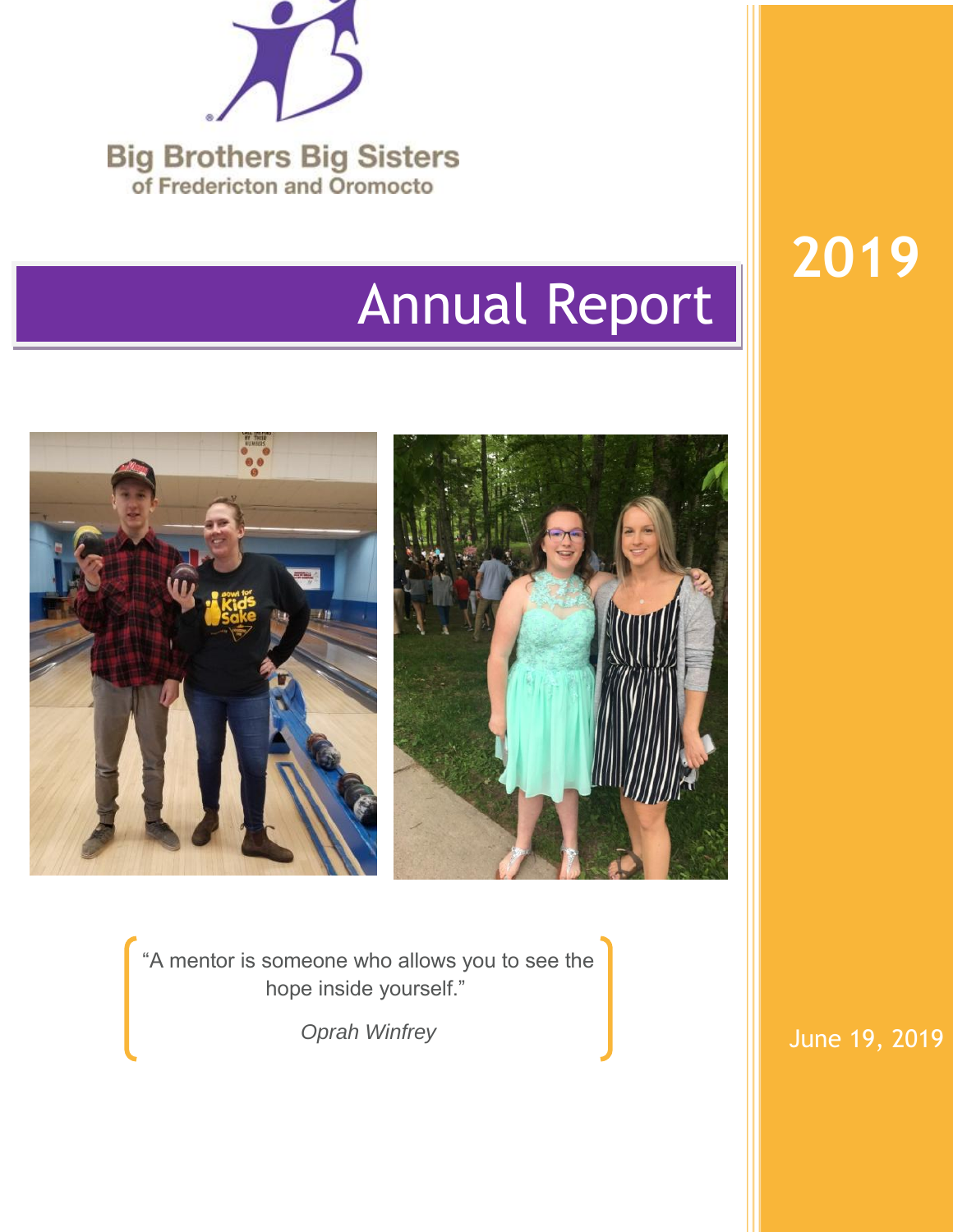### **BIG BROTHERS BIG SISTERS OF FREDERICTON AND OROMOCTO**

*Pictured Front Left: Dawn Jordan & Bryan, Matched November 2014 Pictured Front Right: Kelsie Leavitt & Karissa, Matched December, 2018*

# Annual General Meeting Agenda

**June 17, 2019, 6:30 pm**

- Welcome and Introductions
- Approval of minutes from the 2018 AGM
- Business arising from Minutes
- Agency Speakers: Dawn Jordan and Bryan

Kelsie Leavitt and Karissa

- President's Report
- Treasurer's Report
- Accountant's Report, Larry Johnston
- Appointment of the Accountant for 2019-2020 motion to continue with Daye Kelly as our accountants for the annual financial review.
- Executive Director's Report
- Fundraising Team Report
- Nominations and Elections
- **•** New Business
	- a. Offence Declaration
- 13 Adjournment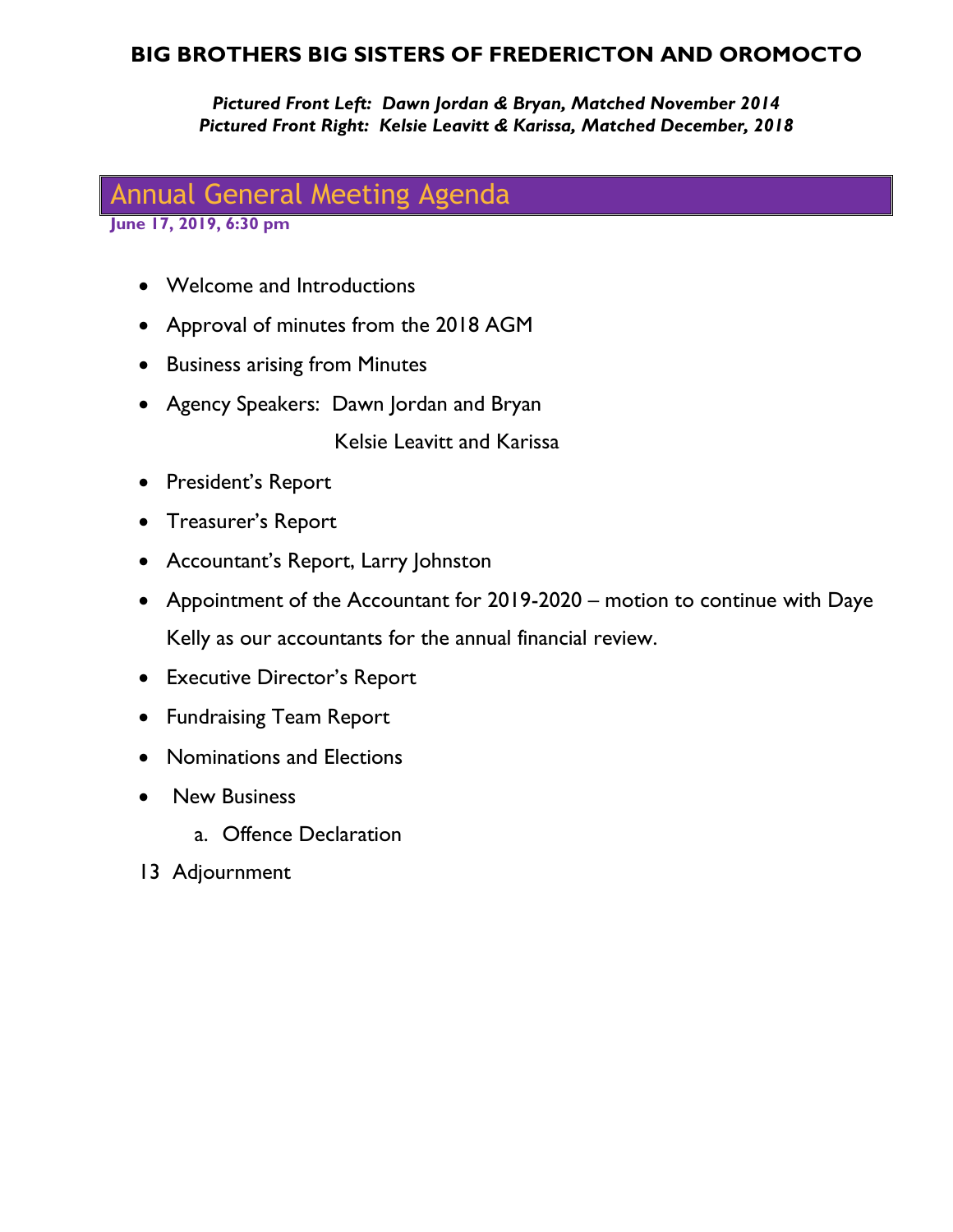# 2018 Annual General Meeting Minutes

*June 26, 2018*

**Present:** Jermaine Andrade, Annette Atkinson, John Dableh, Landen Dean, Trisha Fournier Hoyt**,**  Dawn Jordan, Deanna LaBrech, Tristan McBride, Moira McLaughlin, Rhonda Rogers, Shirley Withers

**Guests:** Larry Johnston

### 1. WELCOME AND INTRODUCTIONS

President Shirley Withers convened the meeting at 6:30 p.m. with a welcome to the 2018 AGM and a round table of introductions.

**MOTION:** To approve agenda as circulated (Tristan/John D.) Carried unanimously

### 2. APPROVAL OF THE MINUTES OF THE 2017 AGM

**MOTION:** To approve minutes as circulated (Moira/Dawn) Carried

### 3. BUSINESS ARISING FROM THE MINUTES

At our next board meeting we will look into moving our AGM to September.

### 4. GUEST SPEAKERS

Deanna spoke about meeting Anita Legere at Ribfest and becoming interested in volunteering as a Big Sister. Deanna has now been matched with Makyla for almost two years, She described the events that she takes part in with Makyla and a slide show was presented. A big thank you to Deanna!

### 5. PRESIDENT'S REPORT (circulated)

Shirley spoke about goals for the coming year as president of BBBS, in particular a focus on increasing our sustainable funding and our 1-1 mentoring. Shirley made special mention of our 50<sup>th</sup> anniversary celebration and the wonderful atmosphere at the event. She also noted our increased presence on social media (thank you to Jermaine). Particular mention was made of one of our volunteers, Dria McPhee, who was honoured with the United Way Volunteer of the Year Award.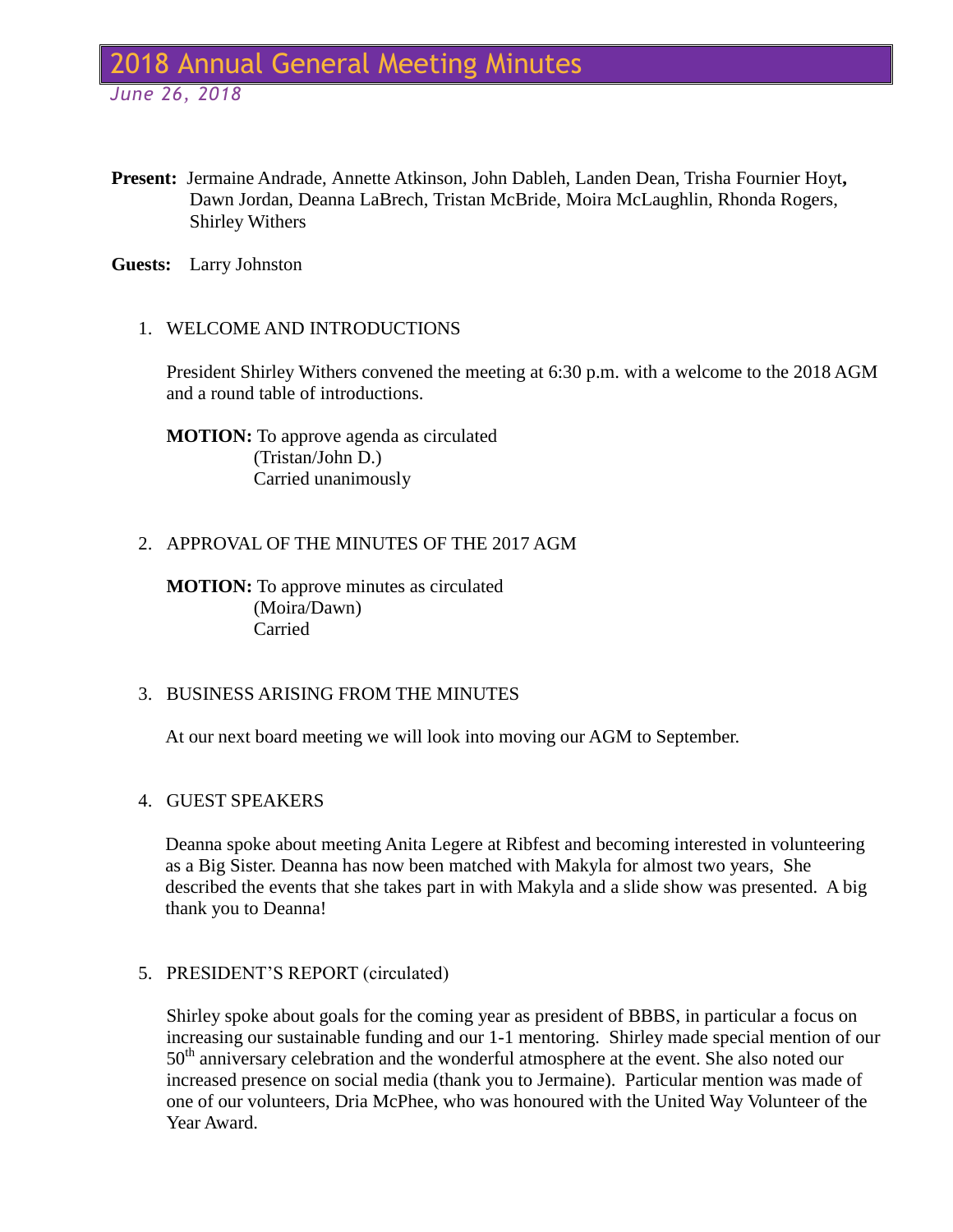### 6. TREASURER'S REPORT (circulated)

The treasurer noted that we ended the fiscal year with an excess of revenues over expenses. This is a good result, but for the future we have to find a sustainable replacement for the approximately \$20,000 revenue from the Ribfest event which is no longer available to us.

**MOTION:** To accept the treasurer's report and budget as circulated (Shirley/Jermaine) Carried unanimously

### 7. ACCOUNTANT'S REPORT (circulated)

We ended our fiscal year with a balance of \$40,112. Larry Johnston noted that this was good and that he saw nothing adverse. Larry suggested that we might look at the cost of the audit relative to our funding; e.g. in some organizations, an audit is conducted only every 3-4 years.

**MOTION:** To accept the accountant's report as circulated (Tristan/Dawn) Carried unanimously

### 8. APPOINTMENT OF ACCOUNTANT FOR 2018-2019

**MOTION:** To continue with Daye & Kelly as our accountants for the annual financial review (Shirley/John D.) Carried unanimously

### 9. EXECUTIVE DIRECTOR'S REPORT (circulated)

Rhonda noted that there are 33 children on the waiting list, and currently we are supporting 88 matches. Rhonda also spoke about the success of our  $50<sup>th</sup>$  anniversary event. Rhonda announced that our funding from United Way had increased. We were also reminded of the accreditation process coming up in the fall of 2018.

Rhonda thanked Annette, Shirley, and the Board for their service to BBBS.

### 10. FUNDRAISING COMMITTEE REPORT (circulated)

Dawn presented the Fundraising Committee report, noting that the criteria for fundraising events will be sustainable, low risk, minimum manpower effort. An extensive list of past and future events was included in the report. It was noted that we will have to re-visit our engagement with the service of Grant Advance Solutions.

### 11. COMMUNICATIONS COMMITTEE REPORT (circulated)

Jermaine presented the Communications Committee report, noting that the focus of the committee has been on brand awareness, fundraising support, and community engagement.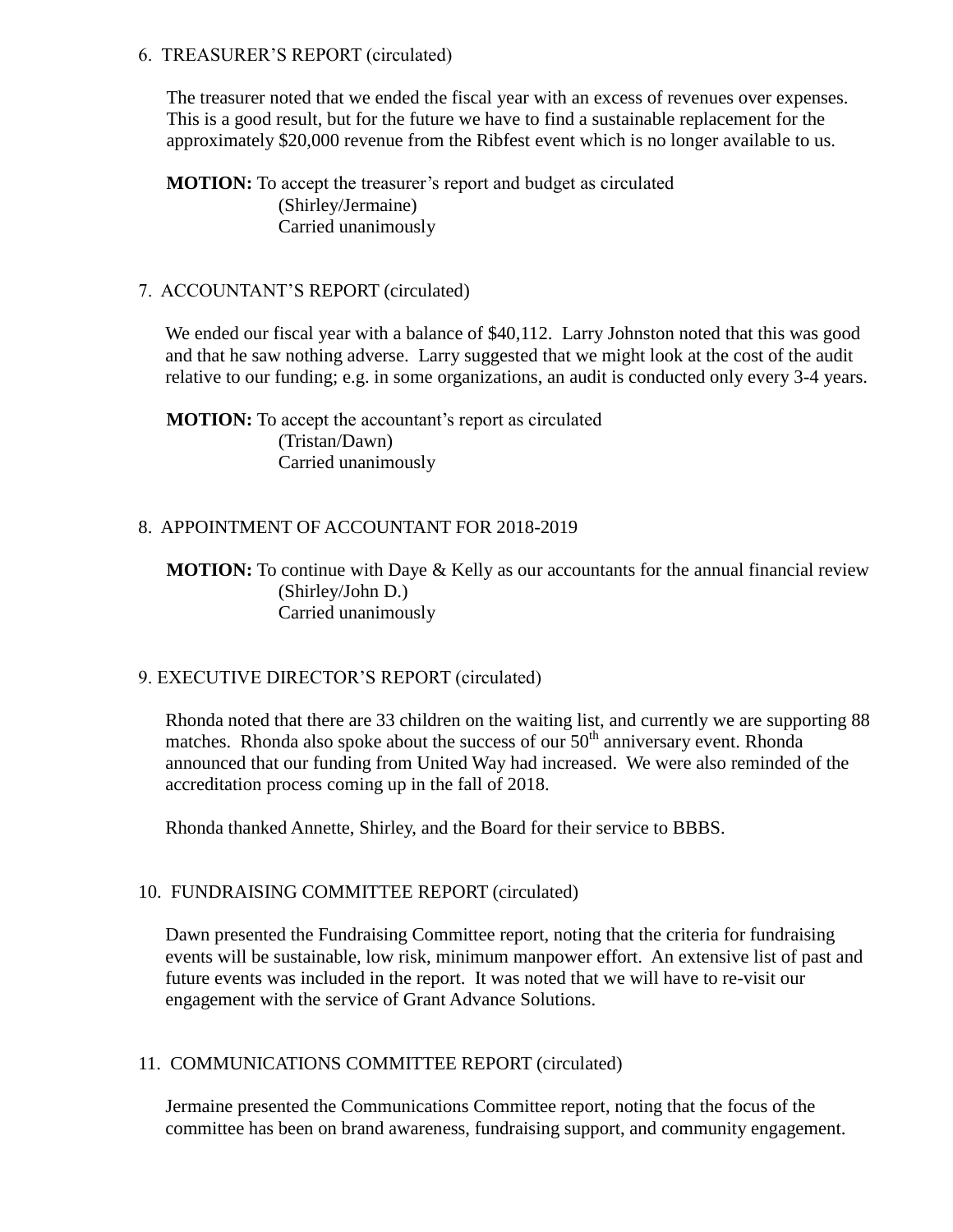### 11. NOMINATIONS AND ELECTIONS

The following slate of candidates for the 2018-2019 Board of Directors:

Jermaine Andrade John Williamson Moira McLaughlin Trisha Fournier Hoyt Dawn Jordan John Dableh Shirley Withers Tristan McBride Marty Forsythe

### **MOTION:** To accept the slate of candidates as Board Directors for 2018-2019 (Rhonda/Annette) Carried unanimously

The Bylaws do not require the election of the Board Executive at the AGM so these positions can be decided at a Board meeting.

### 12. NEW BUSINESS

It was announced that Fredericton Community Foundation supports BBBS by sponsoring matches and that the match of Martin Boucher and his Little is one such match.

### 13. ADJOURNMENT

The meeting was adjourned at 8:05 p.m.

Respectfully submitted,

Moira McLaughlin Secretary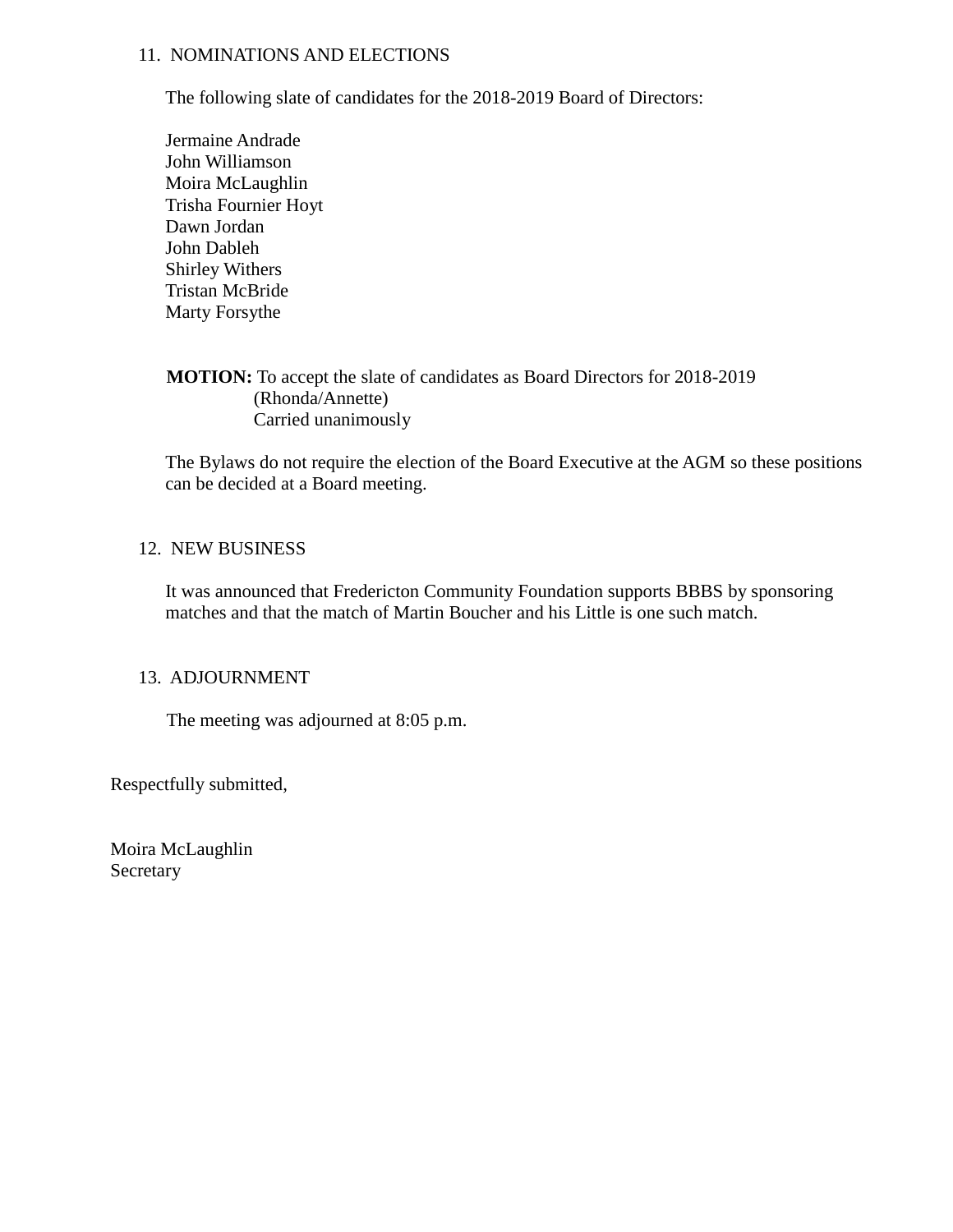# President's Report

2018-2019 has been a successful year for Big Brother Big Sisters of Fredericton and Oromocto with a number of children being matched with mentors. We continue to focus on offering quality one on one, Traditional and In-School mentoring matches to children and youth in our community. This past year we also ran our first Go Girls Program at George Street Middle School. Thanks to Trish and dawn the program was a huge success.

The fund raiding team work diligently all year and the addition of Grant Advanced Solutions proved to be a success in increasing funds through donations. Bowl For Kids Sake was successful again this year with new teams added to the roster. Coming up in July we have our Golf Ball Drop at Kingswood and we are looking forward to a fun and exciting event. Again, a huge thank you to the board, fundraising committee and staff for their tireless effort and dedication to fundraising.

2018 was an Accreditation year for BBBS of Fredericton and Oromocto and the board and staff came together to ensure meet National Standards. It was not without notice by the Accreditors that our agency does extremely well to maintain a high-quality service despite our staffing shortage. Staffing has been a concern for the past few years and moving forward it is something the board will be looking to enhance. For the agency to grow and move forward in efforts to continue to serve the youth in our community change is necessary.

Our staff, Rhonda Rogers and Annette Atkinson, both having worked for the agency for more than 35 years, are a wealth of knowledge and experience and their passion and compassion have kept the spirit of BBBS alive and well. I want to thank them for their unwavering commitment and dedication to the agency.

To the board and the committees they serve on, I cannot thank you enough for the hours of work and commitment you have given to the agency over the past year. Our community profile has also been greatly enhanced through social media. This past years we have welcomed 5 new members to the board which speaks to the value of what we do. Please keep bringing your ideas and vision forward.

I also want to take the time to thank John Williamson, Tristan McBride and Trisha Fournier for their time on the board. Your input, dedication and support have been second to none. We wish you all the best and are glad to have you as part of the BBBS alumni family.

As I step out, I want to say thank you for the opportunity to be a part of an agency that has meant so much to me for almost 20 years. I look forward to volunteering at events and supporting form the sidelines. All the best moving forward. Never underestimate the impact you may have on of the life of a child.

Respectfully submitted by,

Shirley Withers President of the Board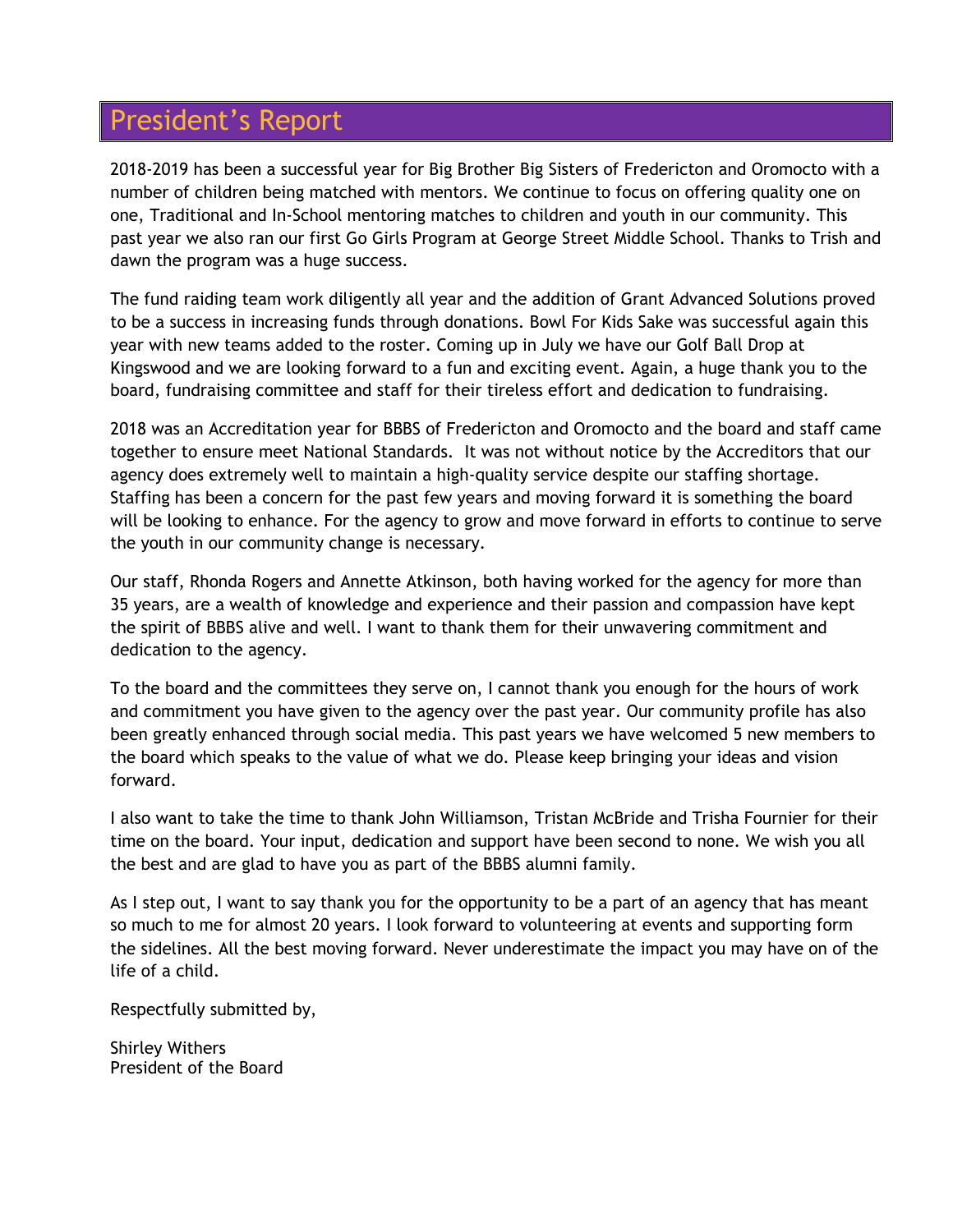### Treasurer's Report *Year Ended April 30th, 2019*

The fiscal year ended April 30, 2019, and I am pleased to announce an excess of revenues over expenses of \$606, bringing our cumulative total to \$40,719. However, this is a significant step down in fiscal year excess revenues over expenses compared to last year, highlighting the loss of the revenues associated with Freddy Beach Ribfest.

In this year's budget I regret to inform you, there is a planned deficit of approximately \$13,000. Most of this deficit is due to the creation of a CEO position for the agency.

My aspiration is that by making an initial one-year investment in a CEO and taking this calculated financial risk, we will be able to turn the agency around. It is my hope this individual will be able to focus on finding sustainable funding for the agency moving forward.

In closing, I would like to thank the agency for the opportunity to hold the position as treasurer for the past three years. I wish everyone all the best in the future.

Respectfully,

Tristan J. McBride, CFA Treasurer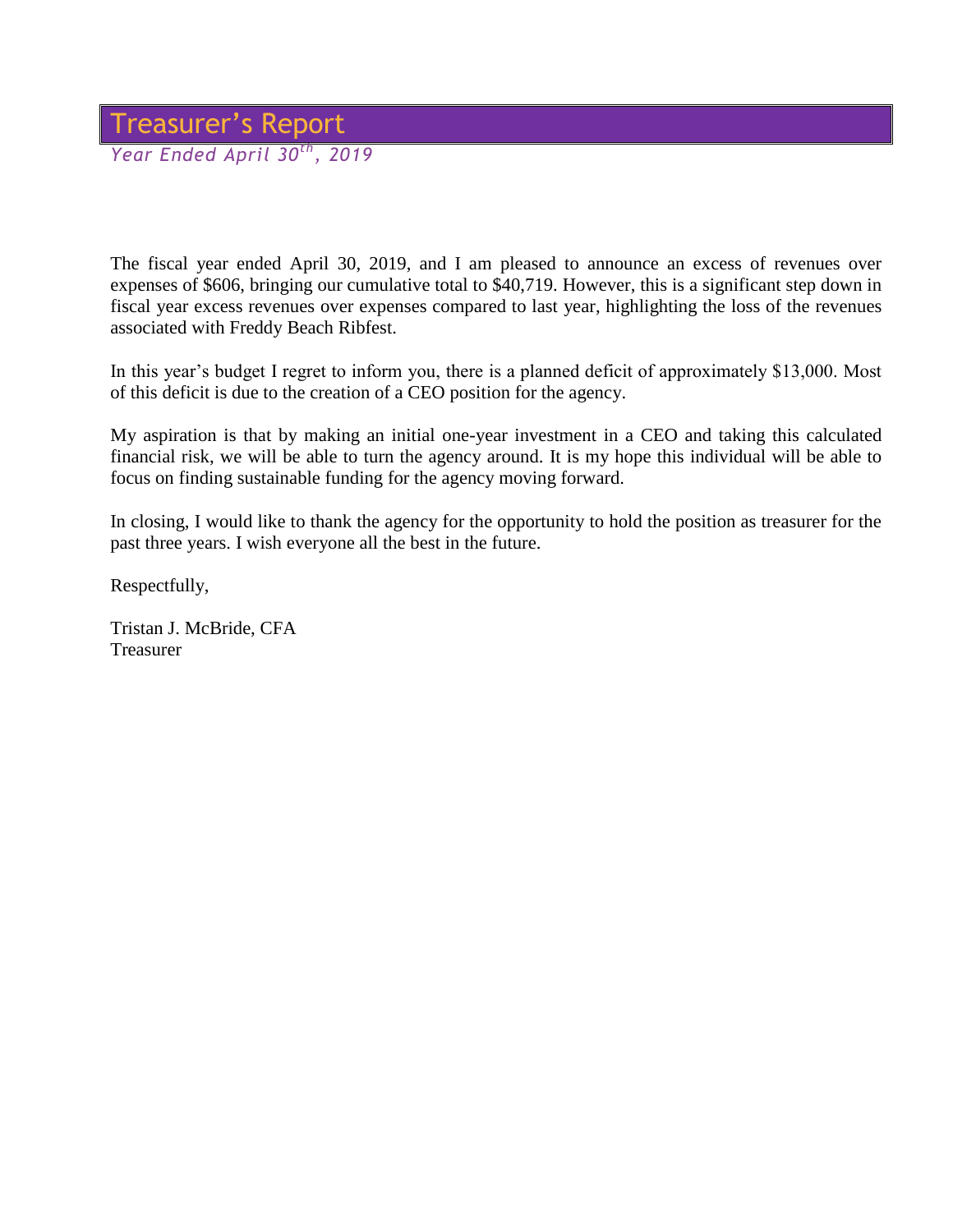# Executive Director's Annual Report

Big Brothers Big Sisters' mentoring services have made a meaningful and valuable difference for children and youth in our community for more than 52 years now.

Successful matching has far-reaching and long term benefits for the child/youth, their family, and their community.

Every positive match we make is an accomplishment to be celebrated.

### **Overview of Casework Statistics:**

Big Brothers Big Sisters offered direct service to 111 children through our mentoring programs over the past year.

Big Brothers Big Sisters Matches: 81 In-School Mentor Matches: 15 Big Bunch and Go Girls: 13

In addition, children on our Waiting list also benefitted from attendance at agency events, the Kids n' Cops program, sponsorship through the Canadian Tire Jump Start Program, Christmas, sponsorship, Camp sponsorships (including Boys and Girls Club and Tim Horton's) and free tickets to events.

Current Waiting List: 31

The following 19 individuals were approved as volunteer mentors with our agency over the past year.

| Big Brothers      | <b>Big Sisters</b>   | <b>Mentors</b>   |
|-------------------|----------------------|------------------|
| Stephane Boudreau | Abby Barton          | Amanda Brennan   |
| Daniel Bray       | Sonya Hanemaayer     | Rachel deMolitor |
| Jonathan Brown    | April Kennedy        | Amanda Short     |
| Cedric Buckley    | Kelsie Leavitt       |                  |
| Tim Degault       | Janelle Leblanc      |                  |
| Rob Froude        | Marin MacLeod        |                  |
| Max Greer         | <b>Margaret Paul</b> |                  |
| Thomas McGinn     | Josee Thomas         |                  |

66 potential volunteers were met for information sessions.

- 52% heard through the web
- 38% heard from family, friends or volunteers connected with our agency
- 10% heard through television or special Events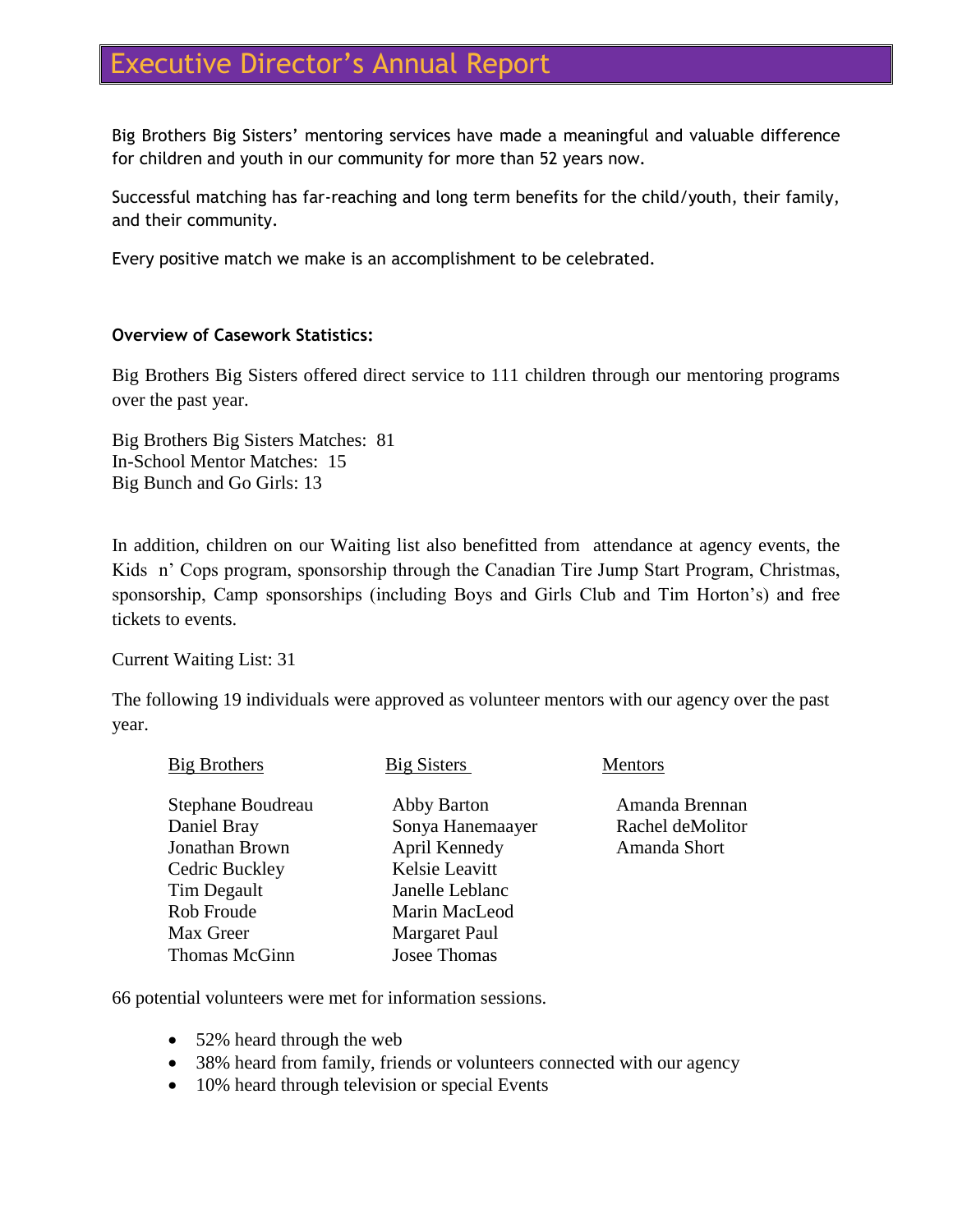Thanks to Trisha Fournier-Hoyt's leadership, we were able to introduce the Group Program locally at the George Street Middle School Trisha, Dawn Jordan and STU student intern, Emilee Hanlon were the mentors for the 8 girls in the group. Sorella Spa sponsored full cost for the group, Meagin Huisman, Mentoring Coordinator with BBBS Saint John traveled to Fredericton and donated her time for the pre-match training component.

### **Match Activity and Client Sponsorship:**

- Atlantic Super Store
- Base Theatre
- Best Buy
- Burger King:
- Candy Land
- Carmen Creek Golf Course;
- City of Fredericton
- Cosco
- Department of Transportation, Base Gagetown
- Fredericton Police Assoc.
- Friends of BS Barb Fullerton
- Kingswood;
- Main Street Bowl-a-Drome;
- McDonald's;
- Muskies NB Group
- Northside Rotary Club
- Saint Mary's Entertainment
- Science East
- Shannon Doran, Professional **Corporation**
- "Some Guy", Anonymous donor
- Subway
- Tristan & Liz
- Tim Horton's
- TNB
- Tony Pepperoni
- Wendy's;

*Our* agency has made great strides this year towards realizing our goal to sustainably grow our service to reach more children and youth in our area that need a mentor.

### **Some Funding Highlights**

Our two top funding supporters remain:





\$ 44,115 Social Development \$ 16,000

• MatchMaker Grants: Anonymous \$10,000, The Christopher Foundation- \$7200, McCain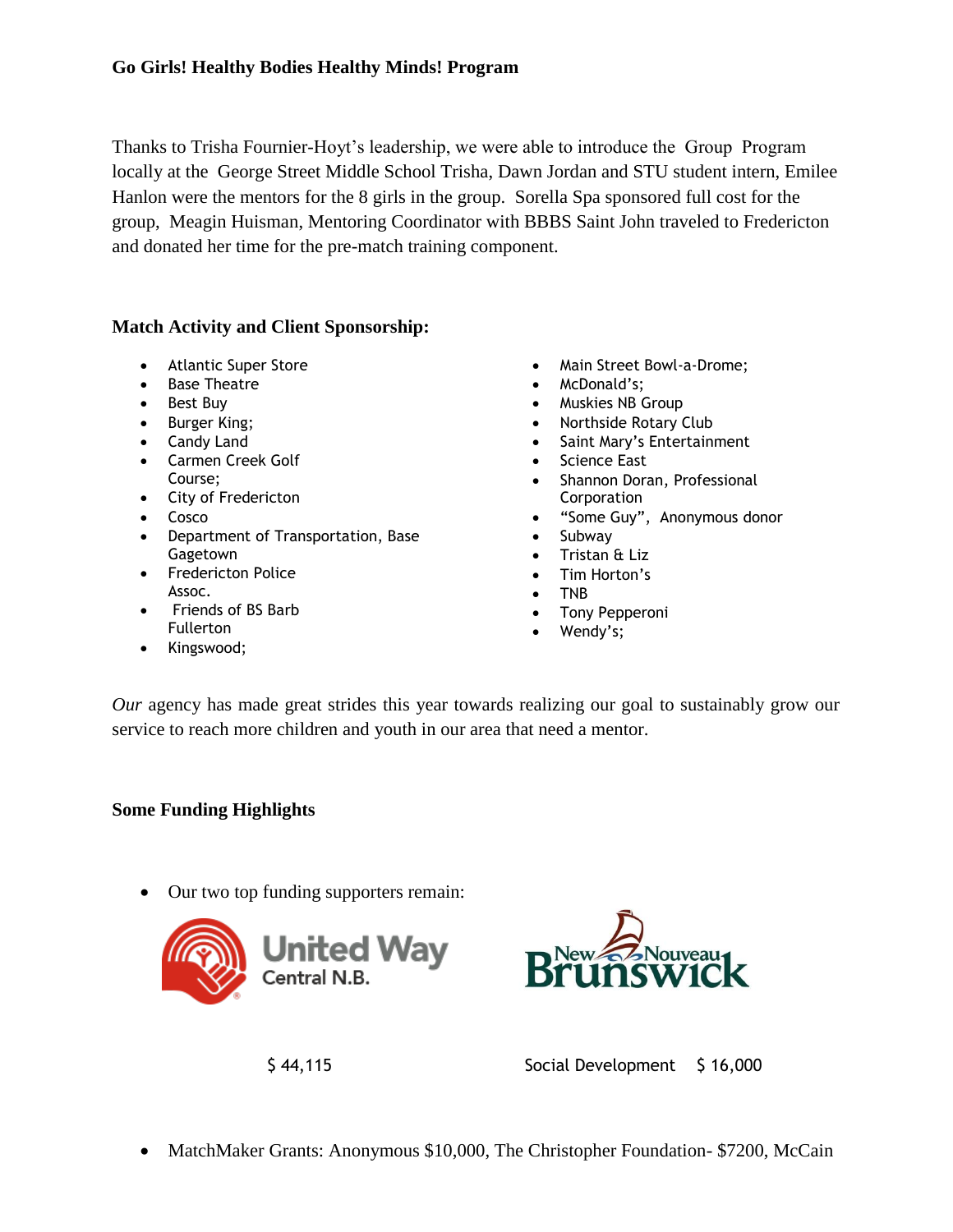Foundation - \$5000, Wesley and Patricia Armour Foundation, \$1500. Additionally, Fredericton Direct Charge Coop, has approved us for a MatchMaker donation of \$4800 in 2019, subject to funds being raised through their membership.

- Y Service Club Breakfast raised, \$2115
- ANBL Community Foundation: \$2000
- MacKenzie House Caber Toss, \$1800, a combined total for their 2017 and 2018 events.
- Art Sale, \$1200
- UNB Education Society Breakfast, \$652
- McIness Cooper, Baseball Tournament \$1100 and \$200 in honor of their former employee Leanne Murray's (former Big Sister) volunteer hours
- $\bullet$



Executive Sponsors: NBCC, RBC and Tim Hortons

Media Sponsor: Stingray Radio,

Community Sponsors: McInnes Cooper, CIBC, NBTA Credit Union, Progressive Credit

Union,

Lane Sponsors: Stewart McKelvey, UPS, and West Hills Golf Club Ltd.

Pledged: \$38, 000,

Net to date: \$32,996

### **Staff and Office Volunteers**

- Annette Atkinson will reach 39 years of employment with our agency as a caseworker in September.
- I reached my 34 year milestone with the agency in February
- Karen Bolan, continues to faithfully offer 4 hours of volunteer work with our agency weekly.
- Emilie Hanlon, STU Human rights course student completed her internship with our agency this year
- Several STU Sociology completed 20 hours of volunteer work with our agency
- Landon Dean worked with us during the summer of 2018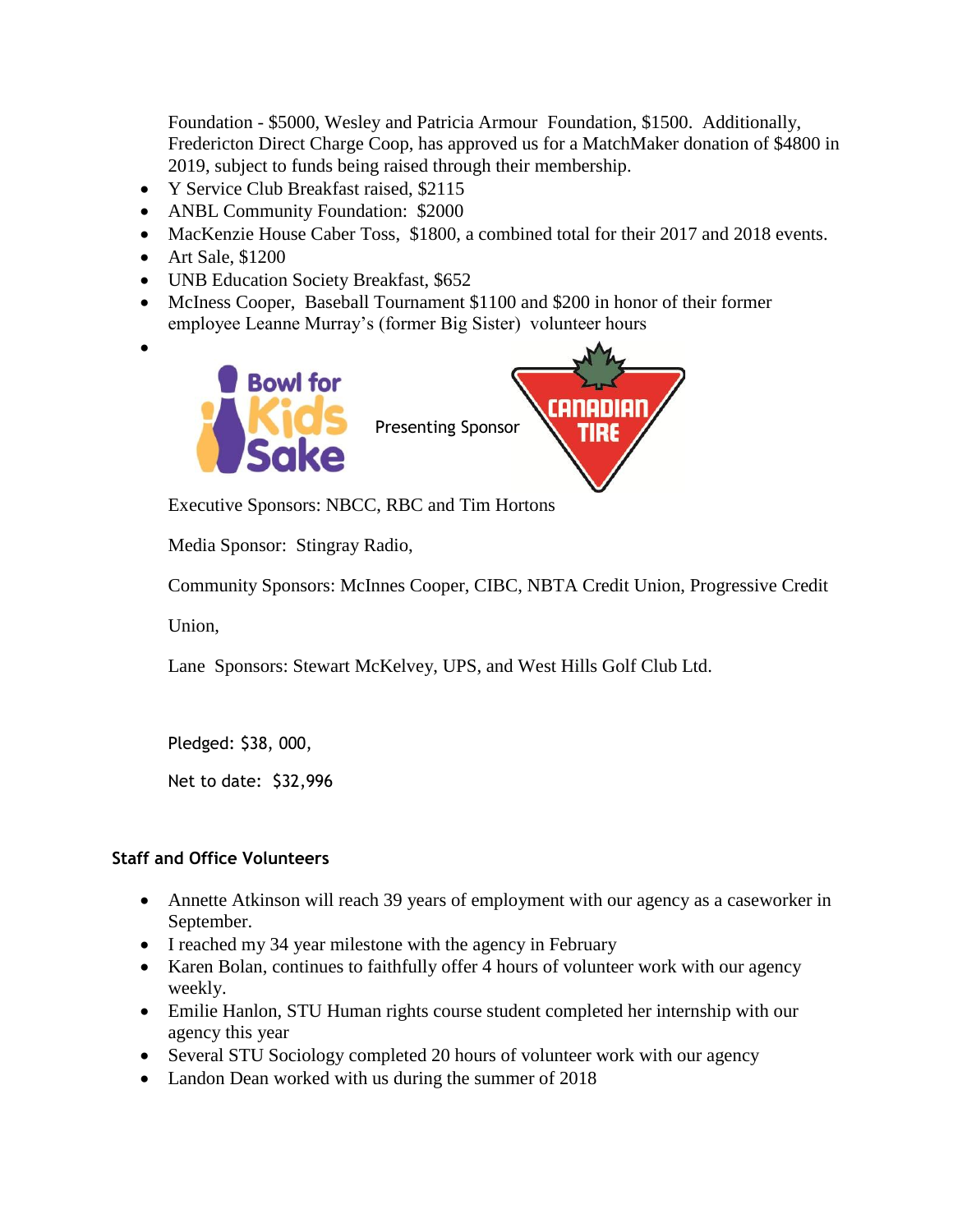Although there have been many challenges throughout this year, I believe our agency has worked hard as a team and subsequently we have many successes to celebrate.

First and foremost, we have continued to offer a wonderful service for children and youth in our area. Additionally, we:

- ran the Go Girls program at George Street School;
- raised significant funds through MatchMaker;
- organized a potentially very successful event (Golf Ball Drop);
- increased and improved our marketing through the efforts of our communications team;
- completed the BBBSC Accreditation process;
- Work to ensure the future of our service by consulting two professionals who volunteered their service: Brian Duplessis and Michael Ross.

I thank each of our volunteer mentors for their commitment to our agency and the child they are matched with.

Thank you, Shirley for your leadership. I appreciate the quote you recently shared: " *A lot of people have gone further than they thought they could because someone else thought they could". ~Unknown* . Your support reflects this principal for me this past year. An ongoing testament to this quote, is all that our children and youth achieve with the support and encouragement of their mentors.

I am also sorry to see you, Trisha, John and Tristan leave our agency. You have all worked diligently on our behalf and I have appreciated your support. Thank you!

I am thankful that Moira, Celine, Dawn, Jermaine, and John are continuing with us and I look forward to meeting and working with our new members.

Thank you, Karen for being so faithful as a volunteer and for helping to keep us (especially Annette) organized .

Finally, thank you, Annette, for being such an enthusiastic and dedicated staff member. Over the years you have become a mentor and friend to me.

I look forward to continuing to work as a part of our team to help to accomplish our mission to promote the healthy development of children in our community through the provision of quality mentoring relationships with supportive, responsible adult volunteers.

Respectfully submitted by:

Rhonda Rogers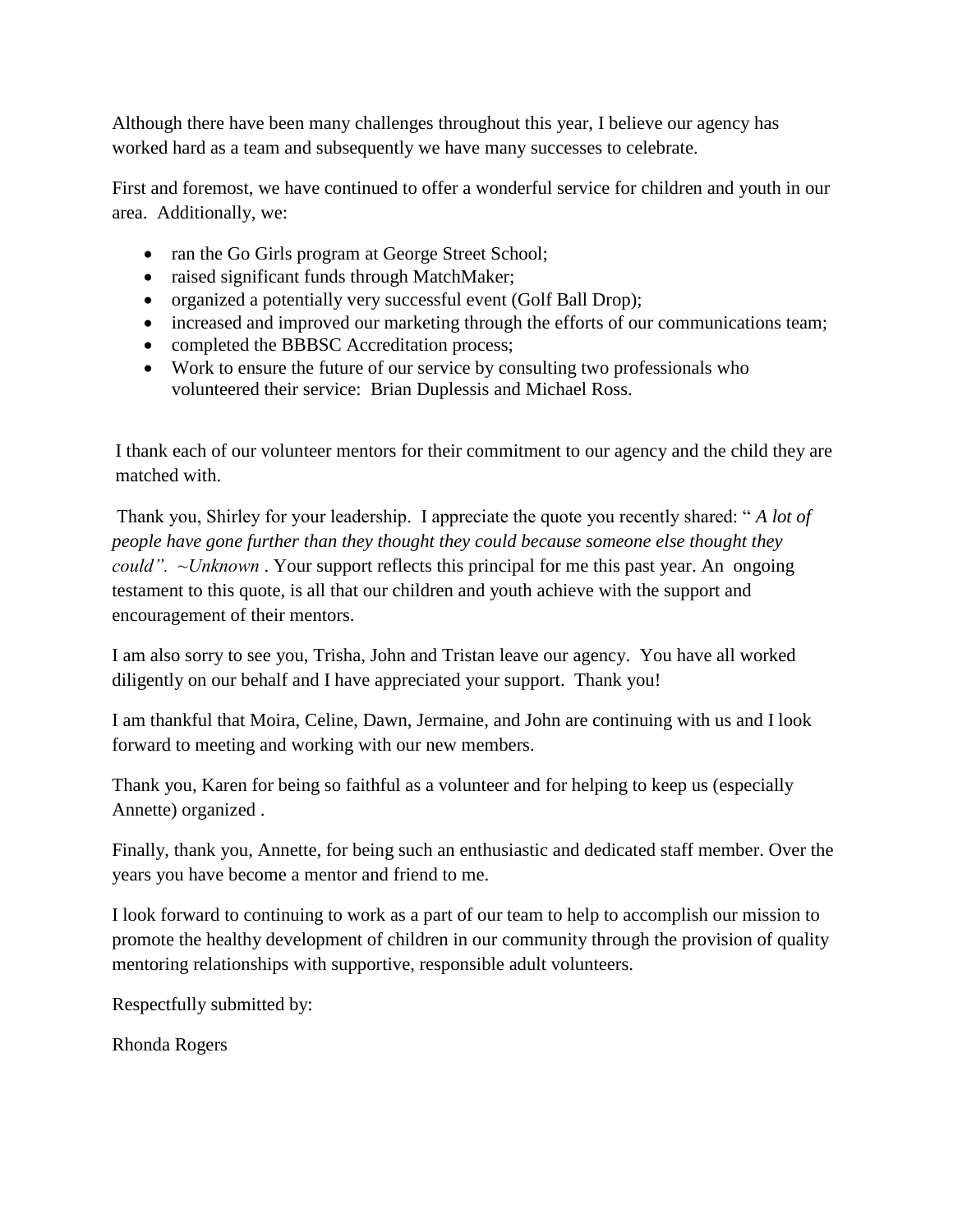# Fund Raising Committee Report

### **Committee members:**

John Williamson (Chair), Dawn Jordan, Carol Dixon, Katherine Francey, Marty Forsythe, Gail MacGillivray, Larry Johnston

### **Fund Raising committee guidelines**

- o The committee has an annual target for raising additional funds for BBBS as around \$50,000. These dollars are above and beyond existing BBBS fund raising activities.
- o Criteria for fundraising events Sustainable, Low risk, Minimum manpower effort
	- Sustainable –Security in anticipating receipt of funds annually
	- $\blacksquare$  Low to moderate risk Risk of event not being successful, examples are weather, poor ticket sales, etc
	- Minimum manpower effort BBBS does not have a lot of individuals to draw on to help in events
- o Events spread over the year with perhaps one major event in each season

### **Fund Raising Activities and Status:**

### **General**

The Fund-Raising events and activities identified for the 2018/2019 year were:

- 1. Matchmaker contributors
- 2. Bowl for Kids Sake Dates are April 6, 11, 13 and 28
- 3. Golf Ball Drop Planned date Saturday July  $27<sup>th</sup>$  (Sunday July  $28<sup>th</sup>$  for rain date)
- 4. Art Show Proposed to host in May
- 5. Grant Advance Solutions Letters to be sent in Spring

Note: Information to be used in the fund-raising events has been placed on the BBBS Google drive. This includes sponsor and donation letters, event bulletin, schedule, activity list as well as any other related details.

### **Matchmaker**

- $\circ$  50 brochures were printed inviting donations of \$100/month for one year (or one \$1200 donation)
- o Marty F and John D have received copies.